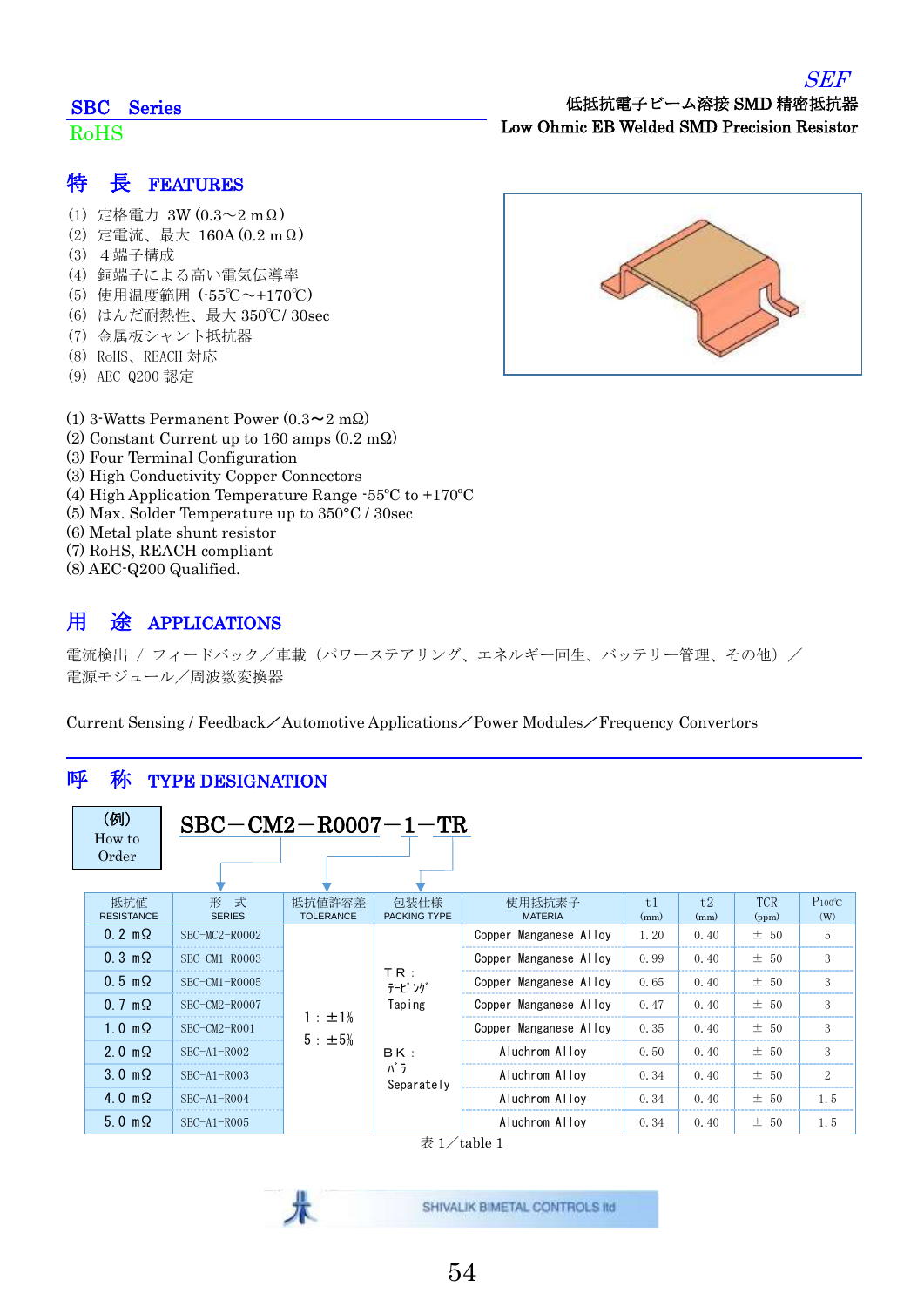Ī



単位/unit (mm)

### 推奨ランドパターン RECOMMENDED PAD DIMENSIONS



彔

# 定 格 RATING

| 抵抗値 / Resistance Values                          | 0.2, 0.3, 0.5, 0.7, 1, 2, 3, 4, 5      | $(m\Omega)$ |  |
|--------------------------------------------------|----------------------------------------|-------------|--|
| 抵抗値許容差/Tolerance                                 | 1.5                                    | (%)         |  |
| TCR - 抵抗温度係数 (抵抗素子) *                            | < $\pm$ 10 (Manganese),                |             |  |
| TCR - Temperature Coefficient (Resistive Alloy)* | $<$ -25 (Aluchrom)                     | nom/r       |  |
| 使用温度範囲/Applicable Temperature Range              | $-55 \sim +170$                        | °C          |  |
| 負荷能力/Load Capacity                               | - 表 1 参照/ See table 1                  |             |  |
| インダクタンス/Inductance                               | $\leq 3$                               | nH          |  |
| 耐久性/Stability Deviation                          | $< 0.5$ after 2000 Hours. Tt* = 110 °C | %           |  |
| * T <sub>t</sub> = 端子温度/Terminal temperature     | $<$ 1.0 after 2000 Hours. Tt* = 140 °C | %           |  |

 $*+20$  ∼ +60°C

SHIVALIK BIMETAL CONTROLS IId